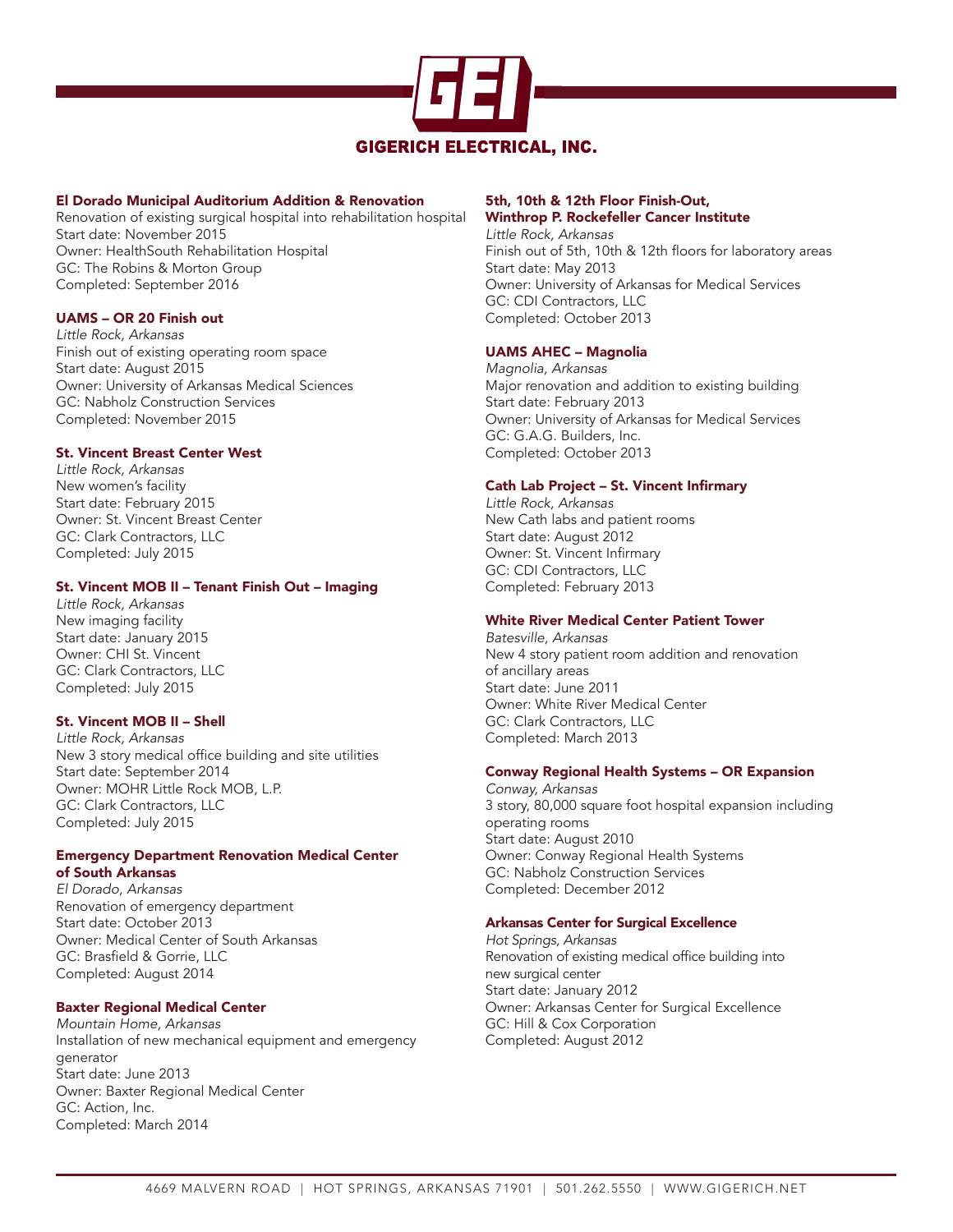

### Spec CT Room 1120 and 128, Slice CT Room 1634

*Little Rock, Arkansas* Installation of 2 new CT units Start date: June 2012 Owner: St. Vincent Infirmary GC: CDI Contractors, LLC Completed: July 2012

## CARTI

*Little Rock, Arkansas* New 4 story cancer treatment facility Start date: May 2014 Owner: CARTI GC: Nabholz Construction Services Completed: February 2016

### Magnolia Hospital

*Magnolia, Arkansas* New 3 story, 95,000 square foot hospital Start date: September 2008 Owner: City of Magnolia GC: Nabholz Construction Corporation Completed: March 2010

### National Park Medical Center ER / CAR

*Hot Springs, Arkansas* Emergency room and Cath lab addition, expansion and renovation Start date: October 2015 Owner: National Park Medical Center GC: CDI Contractors, LLC Completed: August 2017

#### 9th & 11th Floor Finish-Out, Winthrop P. Rockefeller Cancer Institute

*Little Rock, Arkansas* Finish out of 9th and 11th floors for laboratory areas Start date: July 2011 Owner: University of Arkansas for Medical Sciences GC: CDI Contractors, LLC Completed: June 2012

#### Winthrop P. Rockefeller Cancer Institute

*Little Rock, Arkansas* Modifications to existing building and finish out of 9th & 10th floor of new building Start date: July 2009 Owner: The University of Arkansas for Medical Sciences GC: CDI Contractors, LLC Completed: November 2011

#### UAMS Patient Bed Tower

*Little Rock, Arkansas* 9 story, 550,000 square foot new medical facility Partnered with Thompson Electric Start date: April 2007 Owner: University of Arkansas Medical Sciences GC: CDI Contractors, LLC Completed: January 2009

### Medical Office Building – Healthpark Hospital –

*Hot Springs, Arkansas* New 3 story, 65,000 square foot medical office building and tenant build-outs Start date: February 2008 Owner: Healthpark Hospital GC: Hill & Cox Corporation Completed: January 2009

### Arkansas Surgical Hospital – Phase II –

*North Little Rock, Arkansas* Major addition to existing surgical hospital Start date: December 2006 Owner: Arkansas Surgical Hospital GC: Shiloh Enterprises, Inc. Completed: September 2008

### UAMS Arkansas State Hospital

*Little Rock, Arkansas* New psychiatric hospital Start date: August 2006 Owner: University of Arkansas Medical Sciences GC: Baldwin & Shell Construction Company Completed: June 2008

## Community Hospice

*El Dorado, Arkansas* New hospice facility and administration building Start date: February 2006 Owner: Share Foundation d/b/a Community Hospice GC: Ideal Construction Company Completed: April 2007

## MCSA Women's Center

*El Dorado, Arkansas* New women's center with labor and delivery areas Start date: January 2005 Owner: Medical Center of South Arkansas GC: Ideal Construction Company Completed: October 2006